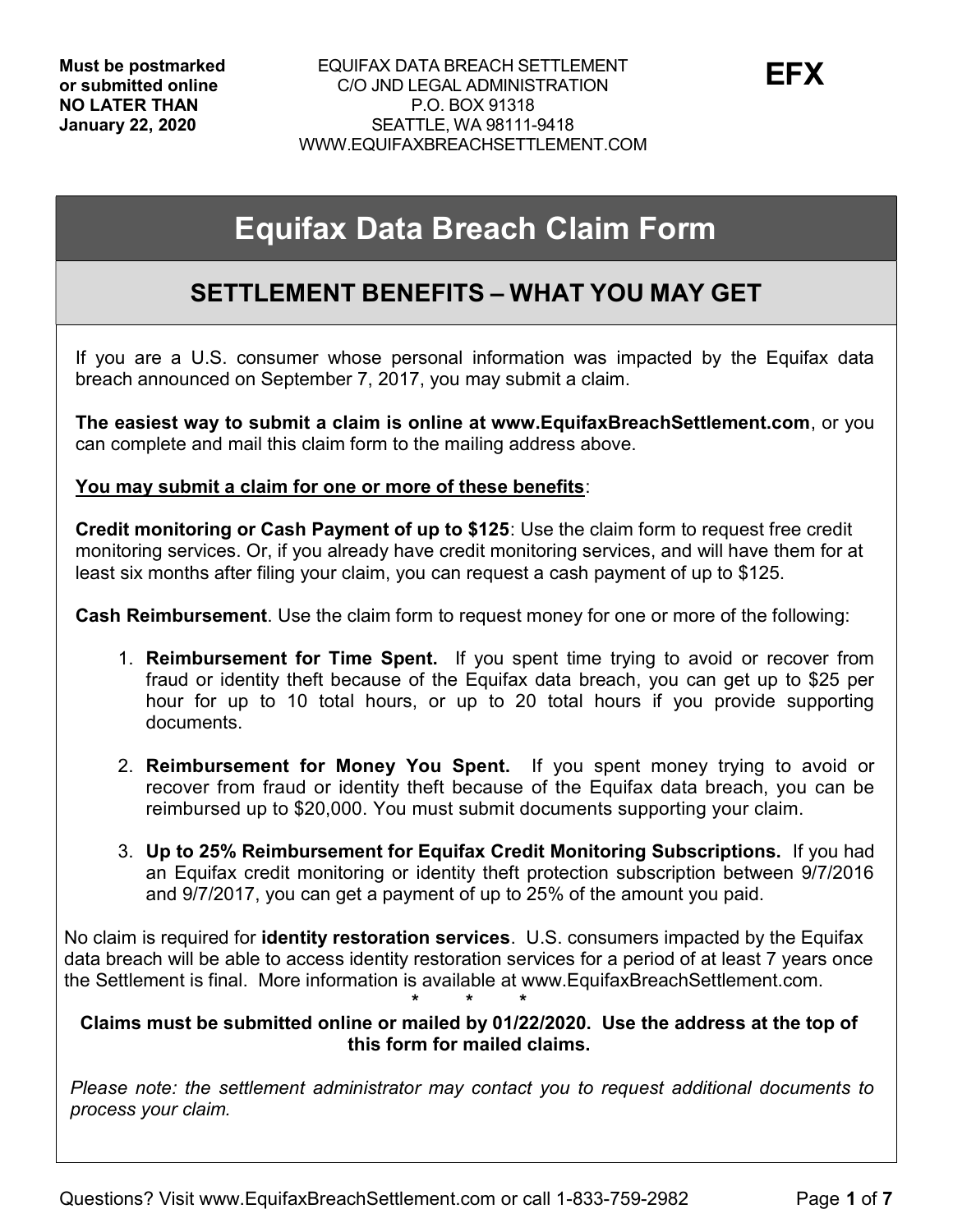Your cash benefit may decrease depending on the number and amount of claims filed.

For more information and complete instructions visit www.EquifaxBreachSettlement.com.

Please note that Settlement benefits will be distributed after the Settlement is approved by the Court and final.

## Your Information

We will use this information to contact you and process your claim. It will not be used for any other purpose. If any of the following information changes, you must promptly notify us by emailing info@EquifaxBreachSettlement.com.

| 1. NAME (REQUIRED):                      | First                 | Middle Initial | Last |
|------------------------------------------|-----------------------|----------------|------|
| 2. ALTERNATIVE<br>NAME(S) (IF ANY):      |                       |                |      |
| <b>3. MAILING ADDRESS</b><br>(REQUIRED): | <b>Street Address</b> |                |      |
|                                          | Apt. No.              |                |      |
|                                          | City                  |                |      |
|                                          | <b>State</b>          |                |      |
|                                          | Zip                   |                |      |
| <b>4. PHONE NUMBER:</b>                  |                       |                |      |
| <b>5. EMAIL ADDRESS:</b>                 |                       |                |      |
| <b>6. YEAR OF BIRTH</b><br>(REQUIRED)    |                       |                |      |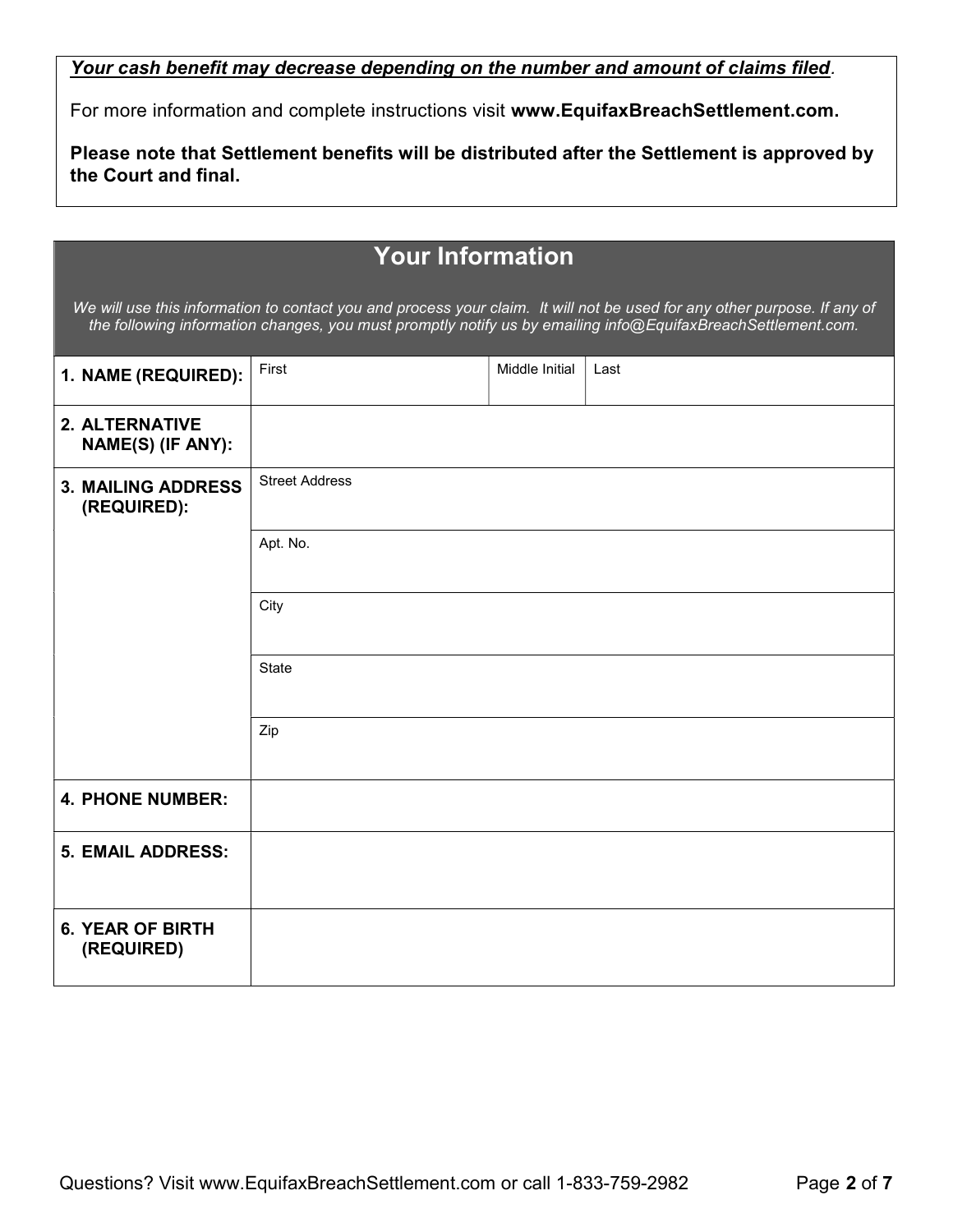### Credit Monitoring: Free Service or Cash Payment

You may be eligible to receive free credit monitoring or up to \$125 if you already have credit monitoring.

You can receive free, three-bureau credit monitoring at all three national credit reporting agencies (Equifax, Experian, and TransUnion). Experian will provide this service for at least four years. You can also enroll in free, single-bureau credit monitoring of your Equifax credit file, provided by Equifax, for up to six years after the Experian service ends.

Or, if you have credit monitoring services that you will keep for at least six months, you can request a cash payment of up to \$125. Your payment may be less, depending on the number and amount of claims filed.

Please select either Option 1 or Option 2 below, but not both.

 $\Box$  Option 1, Credit Monitoring: I want to receive free, three-bureau credit monitoring.

If you select this option, you will be sent instructions and an activation code after the settlement is final to your email address or home address. You won't be "upsold" any services by enrolling or otherwise asked to submit any payment for these services now or in the future.

If You selected Option 1, would you like to sign-up for Equifax's free, one-bureau credit monitoring service for up to 6 more years after the initial, three-bureau credit monitoring services expire?

**N** Yes.

 $\ddot{\phantom{a}}$ 

If you select "yes" for this option, you will be sent instructions to your email address or your home address before your three-bureau credit monitoring expires. You won't be "upsold" any services by enrolling or otherwise asked to submit any payment for these services now or in the future.

 $\Box$  Option 2, Cash Payment: I want a cash payment of up to \$125. I certify that I have credit monitoring and will have it for at least 6 months from today.

Name of Credit Monitoring Service that you now have and will have for at least six months:

If you select this option, you cannot also enroll in the free, three-bureau credit monitoring service offered through this Settlement.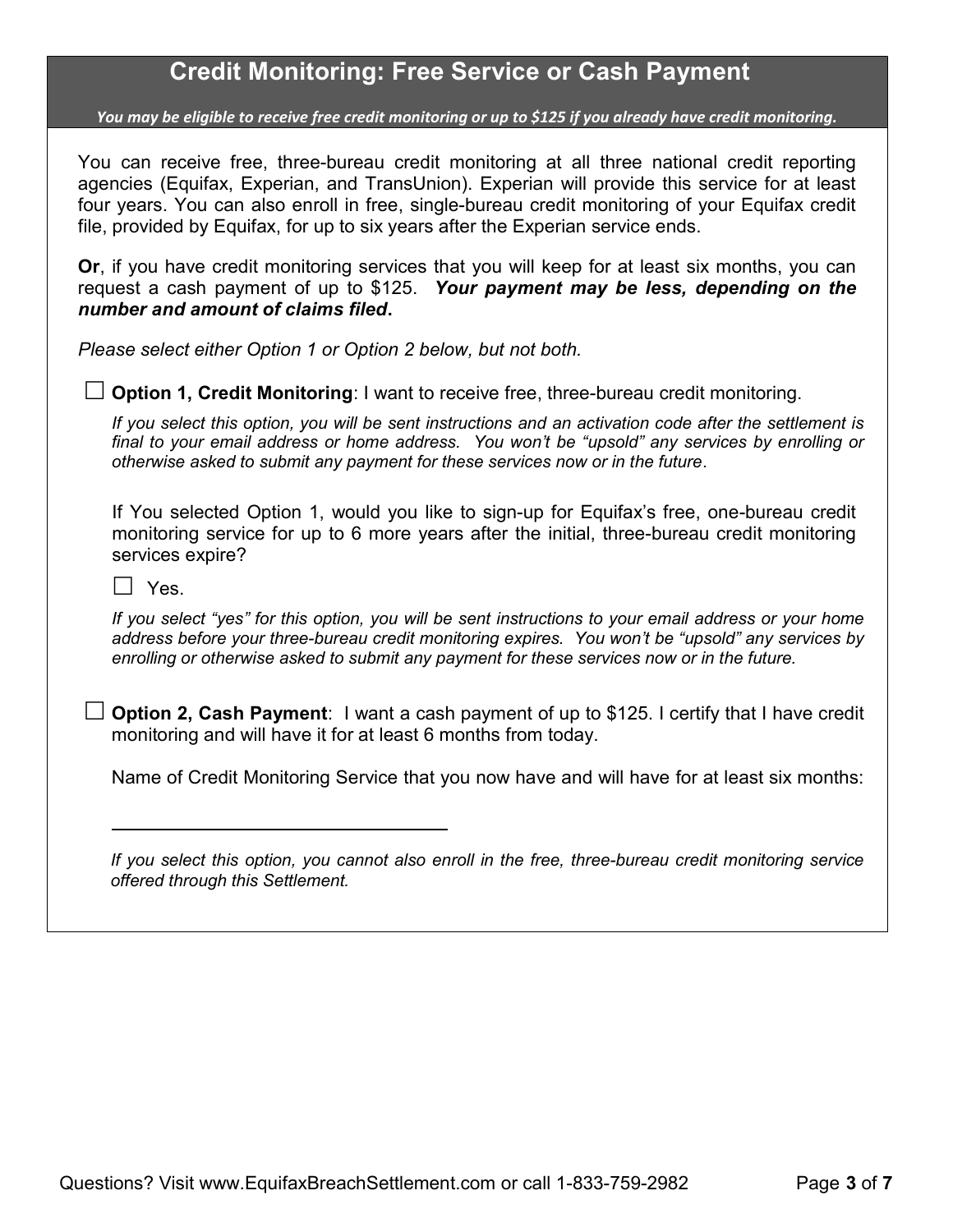### Cash Payment: Time Spent

If you spent time trying to recover from fraud or identity theft caused by the data breach, or if you spent time trying to avoid fraud or identity theft because of the data breach (placing or removing credit freezes on your credit files or purchasing credit monitoring services), complete the chart below. You can be compensated up to \$25 per hour for up to 20 hours. Your payment may be less, depending on the number and amount of claims filed.

If you claim 10 hours or less, you must describe the actions you took in response to the data breach and the time each action took.

If you claim more than 10 hours total, you must describe the actions you took in response to the data breach and include supporting documents showing fraud, identity theft, or other misuse of your personal information.

By filling out the boxes below, you are certifying that the time you spent doesn't relate to other data breaches.

| <b>Explanation of Time Spent</b><br>(Identify what you did and why) | Approx.<br>Date(s) | <b>Number</b><br>of Hours<br>and<br><b>Minutes</b> | <b>Supporting</b><br>Documentation?<br>(Y/N) |
|---------------------------------------------------------------------|--------------------|----------------------------------------------------|----------------------------------------------|
|                                                                     |                    |                                                    |                                              |
|                                                                     |                    |                                                    |                                              |
|                                                                     |                    |                                                    |                                              |
|                                                                     |                    |                                                    |                                              |
|                                                                     |                    |                                                    |                                              |
|                                                                     |                    |                                                    |                                              |
|                                                                     |                    |                                                    |                                              |
|                                                                     |                    |                                                    |                                              |
|                                                                     |                    |                                                    |                                              |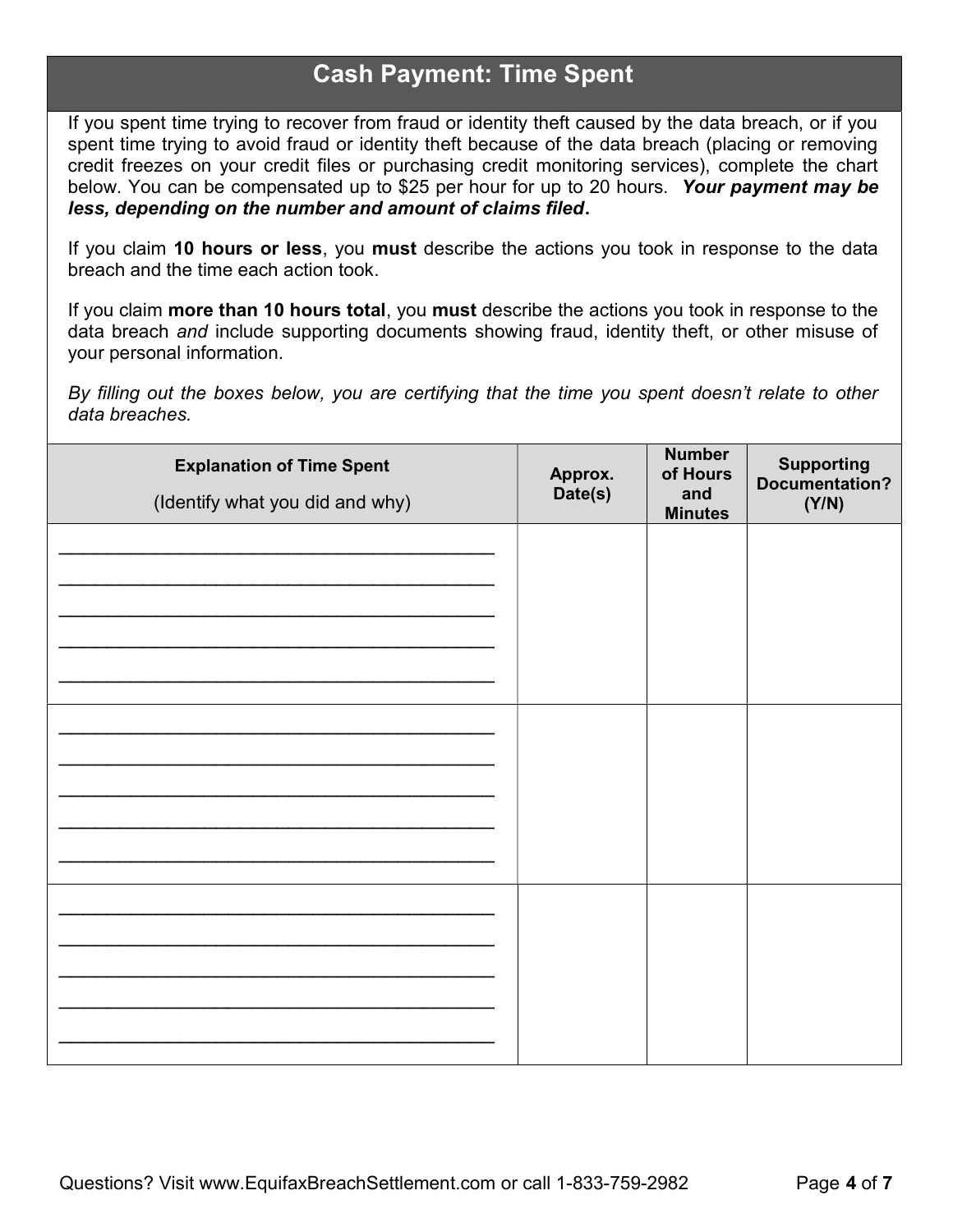### Cash Payment: Money You Lost or Spent

If you lost or spent money trying to prevent or recover from fraud or identity theft caused by the Equifax data breach and have not been reimbursed for that money, you can receive reimbursement for up to \$20,000 total.

It is important for you to send documents that show what happened and how much you lost or spent, so that you can be repaid (except for money you may have spent on Equifax subscription products as explained below). If they are the same as the documents you attached in the section above, you do not need to send them again.

To look up more details about how cash payments work, visit www.EquifaxBreachSettlement.com or call toll-free 1-833-759-2982. You will find more information about the types of costs and losses that can be paid back to you, what documents you need to attach, and how the Settlement Administrator decides whether to approve your payment.

| Loss Type and<br><b>Examples of Documents</b>                                                                                                                                                                                                        | <b>Amount and</b><br><b>Date</b> | Description of Loss or Money Spent and Supporting<br><b>Documents</b><br>(Identify what you are attaching, and why it's related to the<br>Equifax breach) |
|------------------------------------------------------------------------------------------------------------------------------------------------------------------------------------------------------------------------------------------------------|----------------------------------|-----------------------------------------------------------------------------------------------------------------------------------------------------------|
| Costs for freezing or<br>unfreezing your credit<br>report on or after 9/7/2017<br>Examples: Receipts, notices, or<br>account statements reflecting<br>payment for a credit freeze                                                                    | $\mathfrak{L}$<br>Date:          |                                                                                                                                                           |
| Credit monitoring and<br>identity theft protection<br>purchased between<br>9/7/2017 and the date of<br>your claim submission<br>Examples: Receipts or<br>statements for credit monitoring<br>services                                                | \$<br>Date:                      |                                                                                                                                                           |
| Costs incurred for an<br>Equifax credit or identity<br>theft monitoring subscription<br>products I had between<br>9/7/2016 and 9/7/2017                                                                                                              | $\mathfrak{L}$<br>Date:          |                                                                                                                                                           |
| Equifax will check its records and<br>these claims will be paid without<br>documentation if Equifax's records<br>match your claim. You may still<br>submit receipts of statements for<br>Equifax credit monitoring services<br>to support your claim |                                  |                                                                                                                                                           |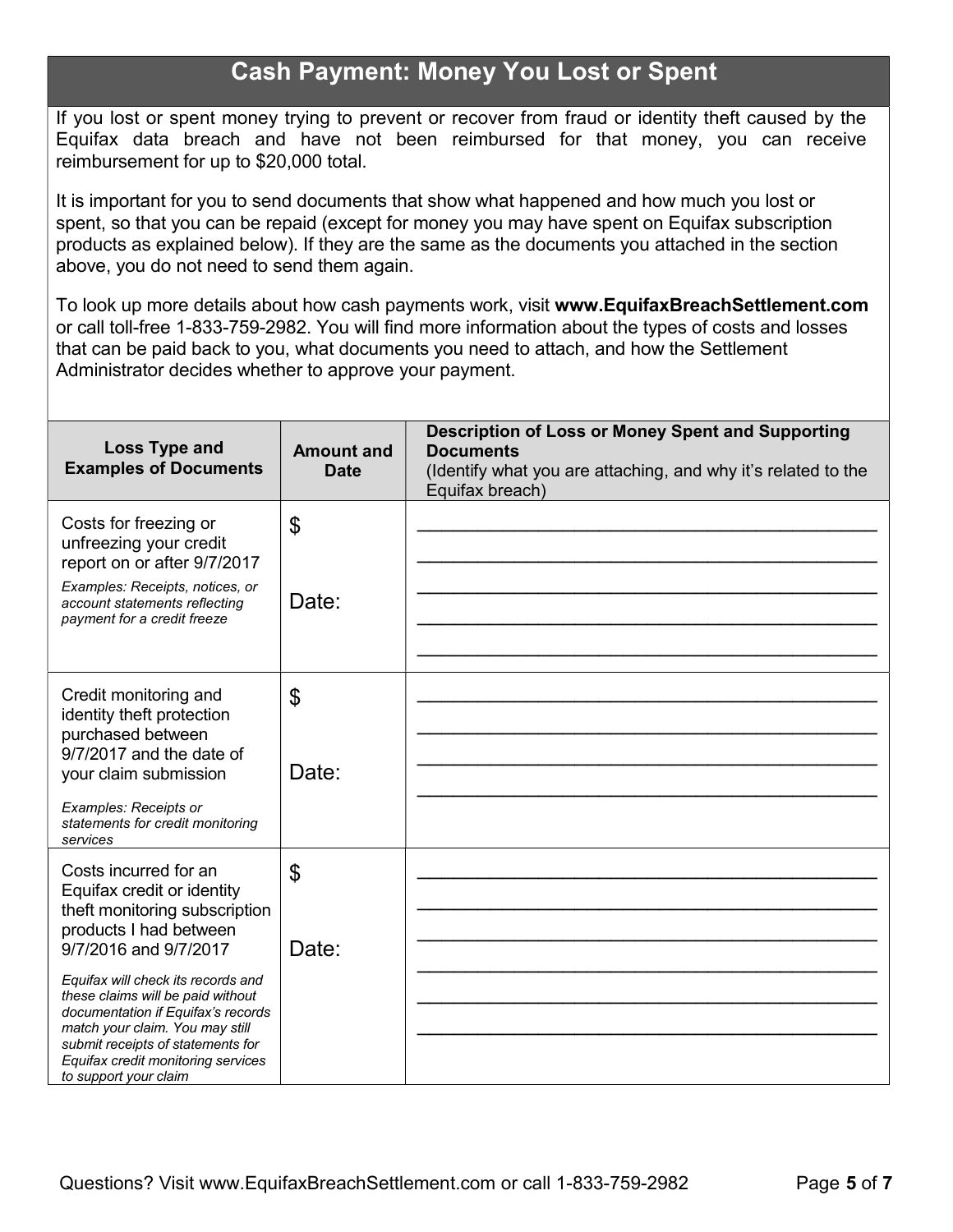| Costs, expenses, and<br>losses due to identity theft,<br>fraud, or misuse of your<br>personal information on or<br>after 05/13/2017                                                                                                                        | \$<br>Date:                        |  |
|------------------------------------------------------------------------------------------------------------------------------------------------------------------------------------------------------------------------------------------------------------|------------------------------------|--|
| Examples: Account statement<br>with unauthorized charges<br>highlighted; police reports; IRS<br>documents; FTC Identity Theft<br>Reports; letters refusing to refund<br>fraudulent charges; credit<br>monitoring services you<br>purchased                 |                                    |  |
| Professional fees paid to<br>address identity theft on or<br>after 5/13/2017                                                                                                                                                                               | \$                                 |  |
| Examples: Receipts, bills, and<br>invoices from accountants.<br>lawyers, or others                                                                                                                                                                         | Date:                              |  |
| Other expenses such as<br>notary, fax, postage,<br>copying, mileage, and long-<br>distance telephone charges<br>related to the data breach                                                                                                                 | $\boldsymbol{\mathsf{S}}$<br>Date: |  |
| Examples: Phone bills, receipts,<br>detailed list of places you traveled<br>(i.e. police station, IRS office),<br>reason why you traveled there (i.e.<br>police report or letter from IRS re:<br>falsified tax return) and number of<br>miles you traveled |                                    |  |

### How You Would Like to Receive Your Cash Payment

If you made a claim for a cash payment in this claim form, you can elect to receive your payment either by check or pre-paid card to your mailing address.

Checks must be cashed within 90 days. If you select a pre-paid card, the card never expires.

Which do you prefer?

 $\Box$  Check

 $\Box$  Pre-Paid Card